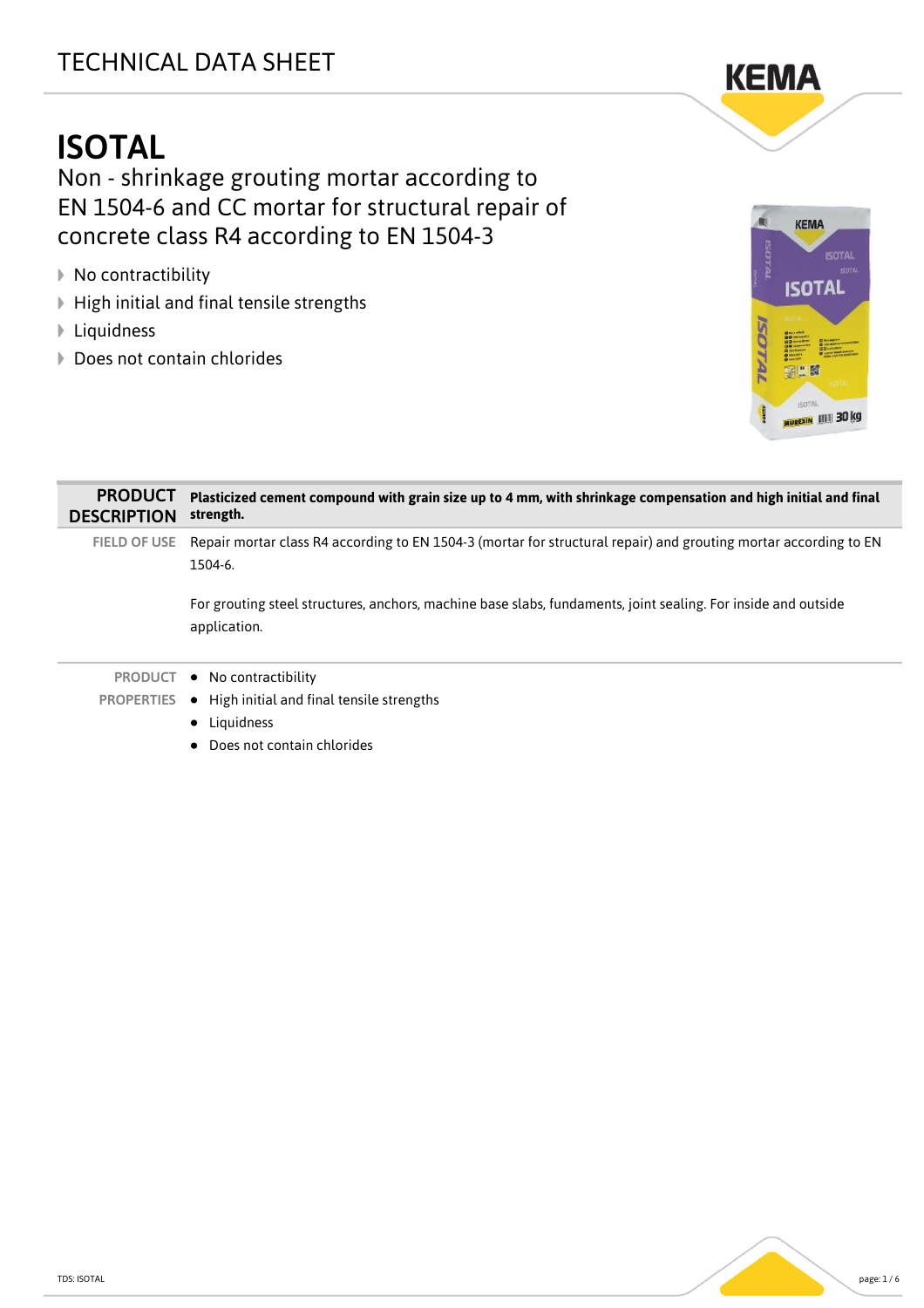

| <b>PRODUCT</b><br><b>DATA</b> |                                    |                                                                                                                                                                          |                 |
|-------------------------------|------------------------------------|--------------------------------------------------------------------------------------------------------------------------------------------------------------------------|-----------------|
| <b>BASIC</b>                  | Appearance                         | Grey powder                                                                                                                                                              |                 |
| <b>INFORMATION</b>            |                                    |                                                                                                                                                                          |                 |
|                               | <b>Packing</b>                     | 30 kg in bag (plastificated) / 1260 kg (42 x 30 kg) on palette                                                                                                           |                 |
|                               | <b>Storage and expiration date</b> | 12 months from date of production if stored properly in undamaged original<br>sealed packaging in dry and cool conditions. Date of production is printed on<br>packaging |                 |
| <b>TECHNICAL DATA</b>         | <b>Type of product</b>             | Portland cement, selected aggregates and additives                                                                                                                       |                 |
|                               | <b>Bulk density of powder</b>      | 1,42 kg/l                                                                                                                                                                | EN 12192-1:2002 |
|                               | Weight of fresh mortar             | 2,26 kg/l                                                                                                                                                                | EN 1015-6:1999  |
|                               | Weight of hardened mortar          | 2,195 kg/l                                                                                                                                                               | EN 12190:2000   |
|                               | <b>Grain size</b>                  | $D_{\text{max}}$ : 3,15 mm                                                                                                                                               | EN 12192-1:2002 |
|                               | <b>Linear deformation</b>          | $\leq$ = 0.3 %                                                                                                                                                           | EN 12617-1:2003 |
|                               | Vakuum expansion in plastic form   | $+0.4$ vol. %                                                                                                                                                            | intern method   |
|                               | Pour height                        | 10-150 mm                                                                                                                                                                | intern method   |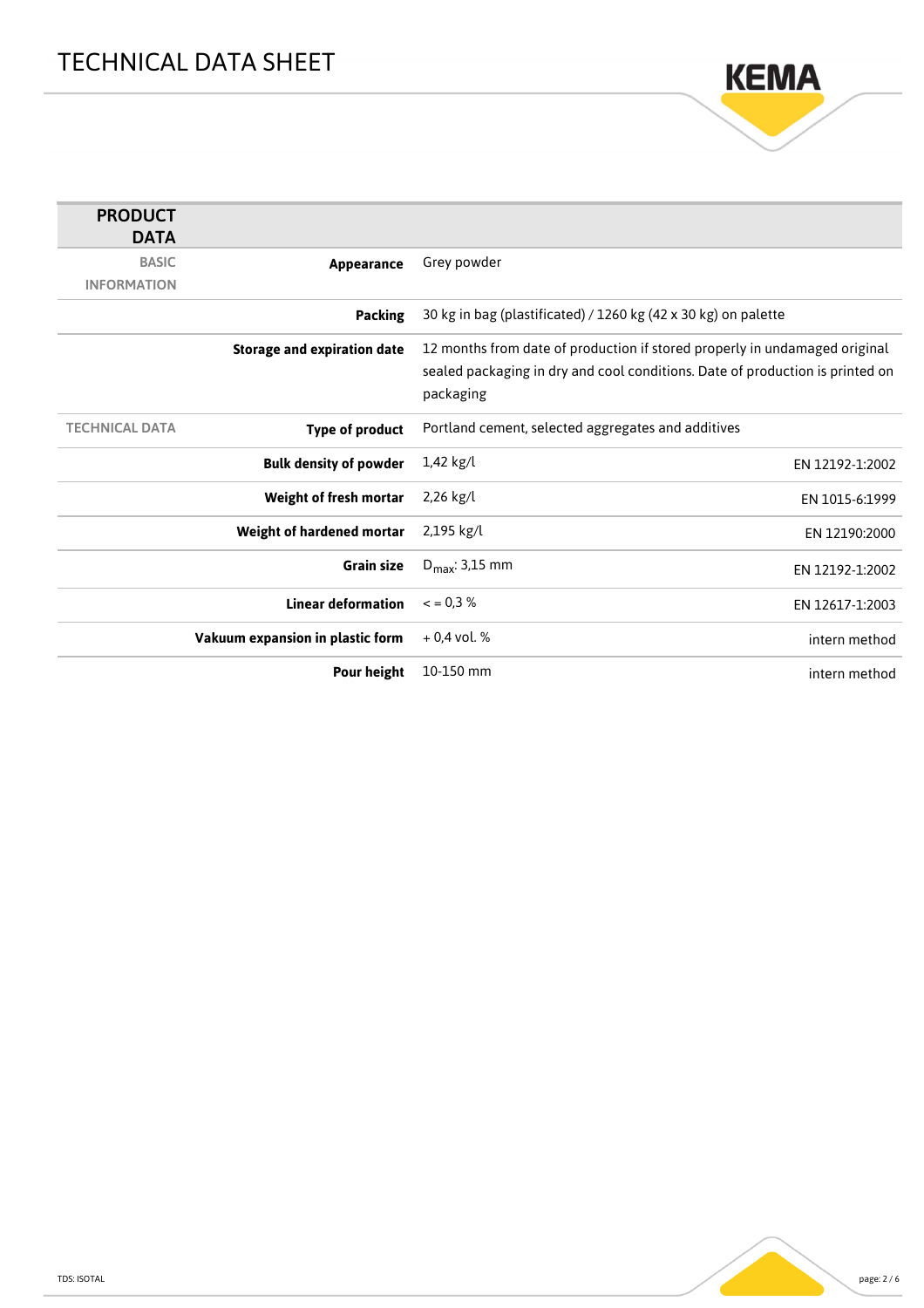

#### CHARACTESISTIC OF HARDENED MORTAR:

| <b>Test / Properties</b>                                                                                | <b>Method</b>   | <b>Demand/Norm</b>                               | <b>Declaired value</b>         |
|---------------------------------------------------------------------------------------------------------|-----------------|--------------------------------------------------|--------------------------------|
| Flexural strenght                                                                                       | EN 12190:2000   |                                                  | 1 day: $\geq 6.0$ MPa          |
|                                                                                                         |                 |                                                  | 7 days: ≥ 7,0 MPa              |
|                                                                                                         |                 |                                                  | 28 days: ≥ 9,0 MPa             |
| Compressive strenght                                                                                    | EN 12190:2000   |                                                  | 1 day: ≥ 37,0 MPa              |
|                                                                                                         |                 |                                                  | 7 days: ≥ 65,0 MPa             |
|                                                                                                         |                 | $\geq$ 45 MPa for class R4 accor.<br>EN 1504-3   | 28 days: ≥ 70,0 MPa            |
| Modul of elasticity                                                                                     | EN 13412:2006   | $\geq$ 20 GPa for class R4 accor.<br>EN 1504-3   | $\geq$ 24,0 GPa                |
| Bond strenght                                                                                           | EN 1542:2000    | $\geq$ 2,0 MPa for class R4 accor.<br>EN 1504-3  | $\geq$ 2,5 MPa                 |
| Blocked shrinkage /<br>expansion                                                                        | EN 12617-4:2002 | ≥ 2,0 MPa for class R4 accor.<br>EN 1504-3       | $\geq$ 3,0 MPa                 |
| Resistance to extracion                                                                                 | EN 1504-6:2006  | $\leq$ 0,6 mm af force 75 kN<br>accor. EN 1504-6 | $\leq$ 0,4 mm at force 80,6 kN |
| Resistance to                                                                                           | EN 13295:2004   | $d_k \leq$ reference concrete                    | $d_k \leq$ reference concrete  |
| carbonation                                                                                             |                 | (MC(0, 45))                                      | (MC(0, 45))                    |
| Adhesion after thermal<br>compatibility - 50<br>cycles. Thermal cycling<br>with de-icing salt<br>impact | EN 13057:2002   | $\geq$ 2,0 MPa for class R4 accor.<br>EN 1504-3  | $\geq$ 2,50 MPa                |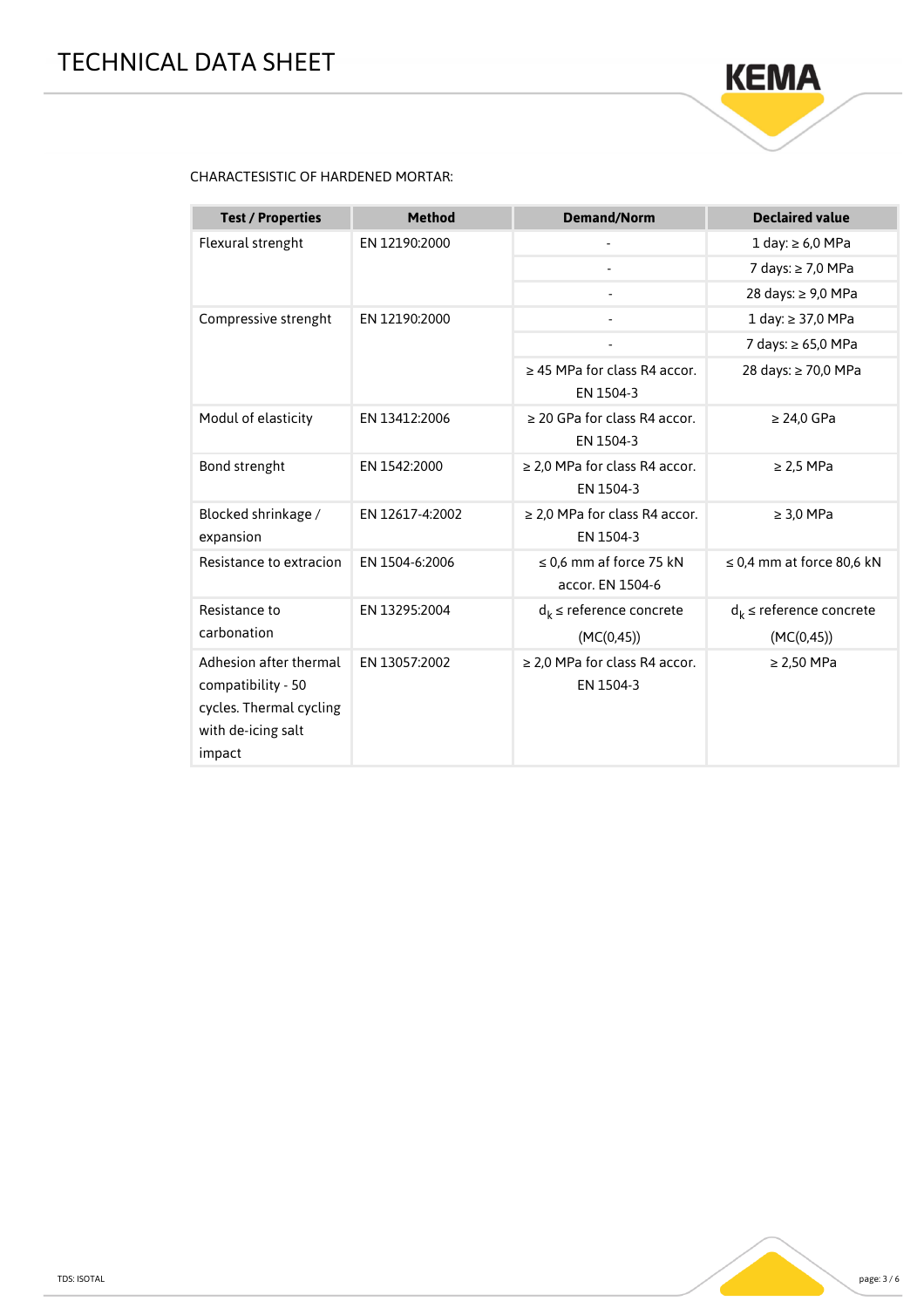

| <b>INSTRUCTIONS</b><br><b>FOR USE</b> |                                                                                                                                                                                                                                                                                                                                                                                                                                                                                                                                                                                         |
|---------------------------------------|-----------------------------------------------------------------------------------------------------------------------------------------------------------------------------------------------------------------------------------------------------------------------------------------------------------------------------------------------------------------------------------------------------------------------------------------------------------------------------------------------------------------------------------------------------------------------------------------|
|                                       | CONSUMPTION approx. 2 kg for filling a 1 dm <sup>3</sup>                                                                                                                                                                                                                                                                                                                                                                                                                                                                                                                                |
| <b>BASE</b><br><b>PREPARATION</b>     | Before pouring the ISOTAL compound, an adequate opening for pouring and opening for de-aeration has to be<br>assured. Remove all free particles, dust, oil spots, dirt, coatings residue and everything that could reduce adherence<br>to the concrete surface. On very smooth concrete surfaces grinding or sand-blasting is recommended in order to get<br>sufficiently rough and adherent concrete surface.                                                                                                                                                                          |
|                                       | All surfaces to contact the grouting compound ISOTAL have to be moistened with water. The standing water has to<br>be removed from openings by vacuuming of blowing out with compressed air. With very absorbent surfaces it is<br>recommended to use KEMAPOX LINK as a bonding bridge, diluted with water in ration 1:1. Application is also<br>possible on dry bonding bridge; KEMAPOX LINK has to be diluted with water in ratio 1:1 and then completely<br>covered with Quartz Sand (B80S). The next day excess Sand has to be removed and the surface has to be vacuum<br>cleaned. |
| <b>MIX RATIO</b>                      | Approx.: 4, l of water per 30 kg of dry mixture                                                                                                                                                                                                                                                                                                                                                                                                                                                                                                                                         |
|                                       | MIX TIME 34 of the water is poured into the mixer. While pouring the dry mixture into the water, mix continually until it is<br>homogenous. The rest of the water is added according to the desired consistency (depending on the air<br>temperature).<br>Mixing should take 3-5 minutes, depends on intensity. Mix longer if necessary.                                                                                                                                                                                                                                                |
|                                       | MIX TOOL The grounding compound ISOTAL is mixed in mixer.                                                                                                                                                                                                                                                                                                                                                                                                                                                                                                                               |
| <b>INSTALLATION</b>                   | ISOTAL is poured on the prepared surface right after it has been mixed. Pour it into openings from one side only in<br>order not to catch any air bubbles into the compound. Up to max. 30% of crushed Sand - grain size 4-8mm may be<br>added, when the thickness is higher than 150 mm. In this case we, workability and final properties of the mortar<br>should be checked<br>before installation.                                                                                                                                                                                  |
|                                       | EXAMPLE: In grouting mortar ISOTAL 30 kg bag we can be added 6 kg of crushed Sand (20 %). Dosage of water has<br>to be tested with trial mixture.<br>NOTE: Grouting can be done in one layer up to max. 30 cm.                                                                                                                                                                                                                                                                                                                                                                          |
| <b>TOOL</b>                           | CLEANING OF Clean the tools immediately after use. Dry compound can be removed only mechanically                                                                                                                                                                                                                                                                                                                                                                                                                                                                                        |

USAGE TIME approx. 45 minutes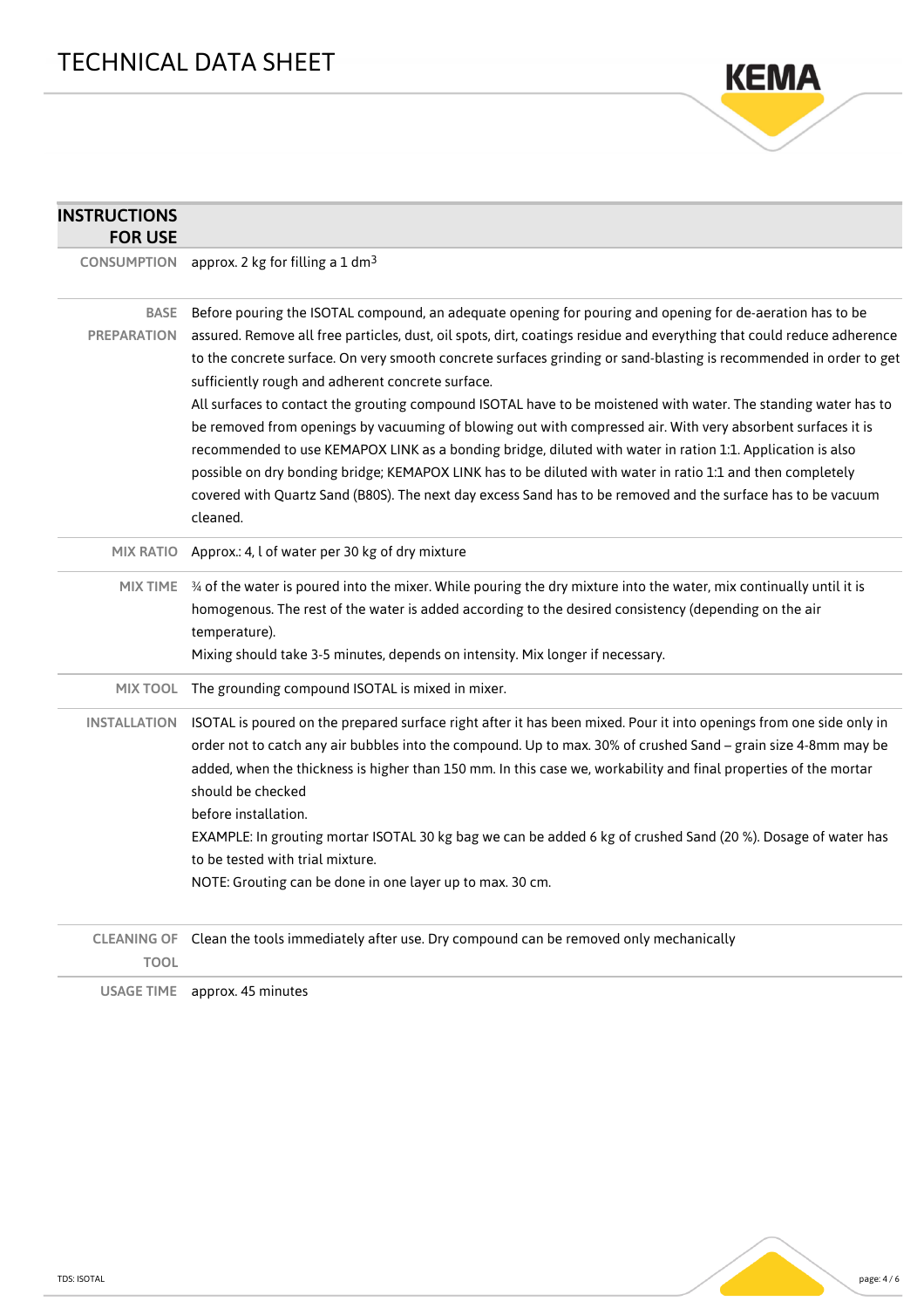

| <b>LIMITATIONS</b>                |                                                                                                                                                                                                                                                                                                                                                                                                                              |
|-----------------------------------|------------------------------------------------------------------------------------------------------------------------------------------------------------------------------------------------------------------------------------------------------------------------------------------------------------------------------------------------------------------------------------------------------------------------------|
| <b>BASE</b><br><b>TEMPERATURE</b> | $+5^{\circ}$ C min./ $+30^{\circ}$ C max.                                                                                                                                                                                                                                                                                                                                                                                    |
| AIR.<br><b>TEMPERATURE</b>        | $+5^{\circ}$ C min./ $+30^{\circ}$ C max.                                                                                                                                                                                                                                                                                                                                                                                    |
| <b>TEMPERATURE</b>                | MATERIAL $+5^{\circ}$ C min./ $+30^{\circ}$ C max.                                                                                                                                                                                                                                                                                                                                                                           |
|                                   | WARNINGS $\bullet$ Times specified in the technical sheet were measured at the temperature of 23°C and relative air humidity of<br>50%. With higher temperatures prescribed time can be shortened while prolonged at lower temperatures.<br>Protect freshly installed material from freezing, rain and other weather conditions. The material should not be<br>used at (surface, air, material) temperatures lower than 5°C. |
|                                   | Recommendation: Remains of the unhardened/unset material must be disposed in accordance to the local<br>legislation.                                                                                                                                                                                                                                                                                                         |
|                                   | Data source: All technical data in this technical sheet was obtained by laboratory research. Actual data may differ<br>due to different working conditions.                                                                                                                                                                                                                                                                  |
|                                   | Local restrictions: Due to specific local regulations the installed product can differ from country to country. For<br>exact instructions a country technical sheet should be obtained.                                                                                                                                                                                                                                      |

#### PROOFS

NORMS/ EN 1504-3; EN 1504-6 **STANDARDS** 

### SAFETY DATA

Irritating. Contains cement. Irritating to eyes, skin and respiratory tract. Contact with skin may cause hypersensitivity. In case of eye contact thoroughly with water at once and consult a doctor. In case of skin contact flood with a lot of water. Keep away from the reach of children. More data on storage, handling and use of mixture can be found in the safety sheet which contains safety, toxicological and ecological data. Warnings on the original packaging should also be considered.